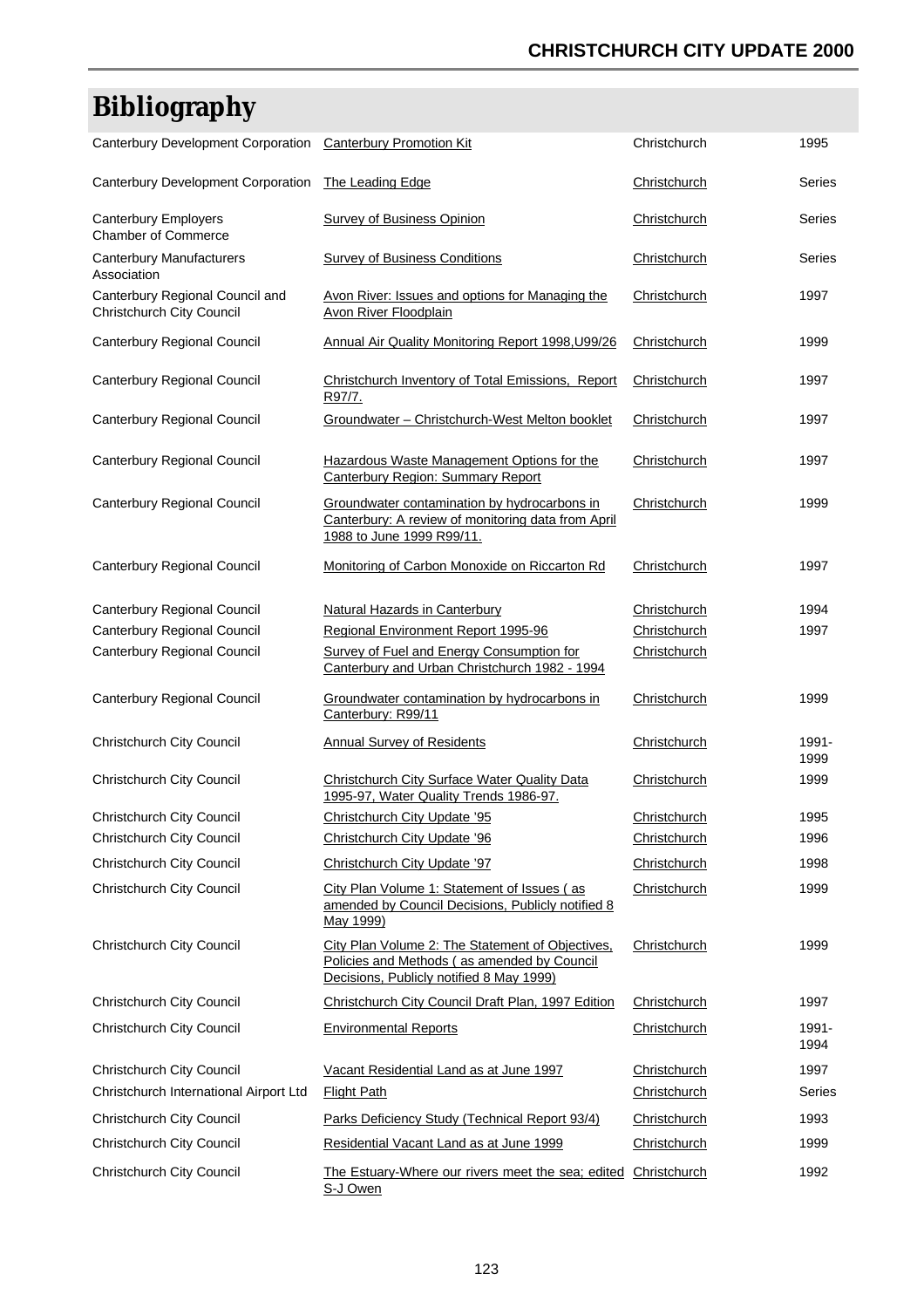## **CHRISTCHURCH CITY UPDATE 2000**

| Christchurch City Council                                      | Townhouse Survey 1999. http://www.ccc.govt.nz/<br>reports/2000/townhousesurvey                                                                                                             | Christchurch             | 1999          |
|----------------------------------------------------------------|--------------------------------------------------------------------------------------------------------------------------------------------------------------------------------------------|--------------------------|---------------|
| Christchurch City Council                                      | Waste Management Strategy for Solid and<br>Hazardous Waste.                                                                                                                                | Christchurch             | 1998          |
| Christchurch International Airport<br>Ltd                      | <b>Flight Path</b>                                                                                                                                                                         | Christchurch             | Series        |
| Crossland, A                                                   | The Birdlife of Christchurch's Natural Waterways.<br>Report for the Water Services Unit, CCC                                                                                               | Christchurch             | 1997          |
| Crossland, A                                                   | The Avon River - Wetland Birdlife Monitoring the<br>first five years: 1993/94 - 1998/99 Preliminary<br>Update February 1999. Report for the Water<br><b>Services Unit .CCC</b>             | Christchurch             | 1999          |
| Crossland, A                                                   | Port Hills Birdlife: Inventory, Analysis and<br><b>Restoration Potential</b>                                                                                                               | Christchurch             | 1996          |
| <b>Fright Aubrey</b>                                           | <b>Investment Review</b>                                                                                                                                                                   | Christchurch             | Series        |
| Hicks, D Murray                                                | Sedimentation and Erosion in the Avon Heathcote<br>Catchment and Estuary, NIWA.                                                                                                            | Christchurch             | 1993          |
| Land Transport Safety Authority                                | Road Safety Report, Christchurch City 1990-1998                                                                                                                                            | Wellington               | Series        |
| Ministry of Commerce-Energy<br>Modelling and Statistics Unit   | <b>Energy Data Figures</b>                                                                                                                                                                 | Wellington               | 1999          |
| Ministry for the Environment and<br>the Ministry for Health    | <b>Bacteriological Water Quality Guidelines for Marine Wellington</b><br>and Fresh Water: Guidelines for the Management<br>of Recreational and Marine Shellfish gathering<br><b>Waters</b> |                          | 1998          |
| Ministry for the Environment                                   | <b>Environmental Performance Indicators - Proposals</b><br>for Air, Fresh Water and Land                                                                                                   | Wellington               | 1997          |
| Ministry for the Environment                                   | Water Quality Guidelines No.1: Guidelines for the<br>Control of Undesirable Biological Growths in Water                                                                                    | Wellington               | 1992          |
| Ministry for the Environment                                   | The State of New Zealand's Environment 1997                                                                                                                                                | Wellington               | 1997          |
| Ministry of Health                                             | Drinking Water Standards for New Zealand,                                                                                                                                                  | Wellington               | 1995          |
| Ministry of Health                                             | <b>Register of Community Drinking Water Supplies in</b><br>New Zealand.                                                                                                                    | Wellington               | 1998          |
| New Zealand Institute of Economic<br>Research                  | <b>Quarterly Predictions</b>                                                                                                                                                               | Wellington               | Series        |
| <b>Opinions Market Research</b>                                | <b>Measuring and Monitoring the City Streets</b><br>Performance Outcomes. Prepared for City Streets<br>Unit, Christchurch City Council                                                     | Christchurch             | 1999          |
| <b>Public Health Commission</b>                                | Our Health, Our Future                                                                                                                                                                     | Wellington               | 1993-1994     |
| <b>Statistics New Zealand</b>                                  | A Regional Profile: Canterbury                                                                                                                                                             | <b>Wellington</b>        | 1999          |
| <b>Statistics New Zealand</b>                                  | <b>Ageing and Retirement in New Zealand</b>                                                                                                                                                | <b>Wellington</b>        | 1997          |
| Quotable Value New Zealand                                     | <b>Urban Property Sales Statistics</b>                                                                                                                                                     | Wellington               | Series        |
| <b>Statistics New Zealand</b>                                  | Demographic Trends 1998                                                                                                                                                                    | Wellington               | 1998          |
| <b>Statistics New Zealand</b>                                  | Hot of the Press                                                                                                                                                                           | Wellington               | <b>Series</b> |
| <b>Statistics New Zealand</b>                                  | New Zealand Now, Asian New Zealanders                                                                                                                                                      | <b>Wellington</b>        | 1995          |
| <b>Statistics New Zealand</b><br><b>Statistics New Zealand</b> | New Zealand Now, Baby Boomers<br>New Zealand Now, Children                                                                                                                                 | Wellington<br>Wellington | 1995<br>1998  |